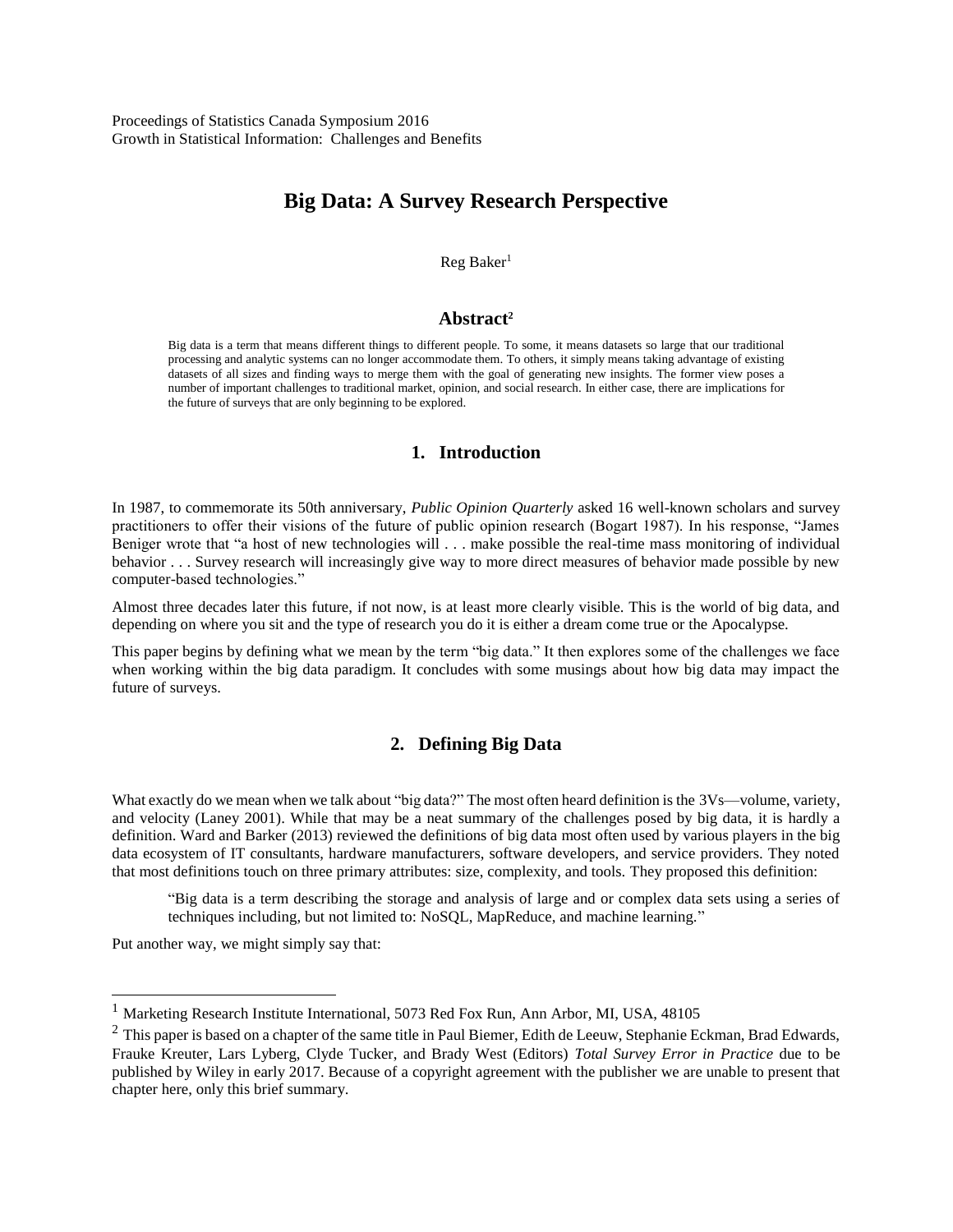Big data is a term that describes datasets so large and complex that they cannot be processed or analyzed with conventional software systems.

Dutcher (2014) asked 40 different thought leaders for their definitions and got roughly 40 different responses. Those responses are summarized in the word cloud in Figure 1.

#### **Figure 1 Word Cloud Based on Dutcher (2014).**



We also might further elaborate on that by noting three principal sources:

- 1. **Transaction data** that describe some event, such as when a person interacts with a business or government entity. Customer data and government administrative data are two common examples.
- 2. **Social media data** drawn (or scraped) from social media networks, blogs, ecommerce reviews, web searches, and other sources of free form text and non-traditional data such as photographs and video recordings.
- 3. **The Internet of Things (IoT)** meaning data collected from interconnected devices covering a wide range of objects including autos, household appliances, scanners, traffic lights, security cameras, wearable sensors, GPS locators, and so forth. IoT is the least deployed but potentially most far reaching of the three sources of big data.

# **3. Some Challenges**

Researchers interested in exploiting the potential of all these data face at least four major challenges.

# **3.1 Technology**

Big data is a world of terabytes, petabytes, exabytes, and zettabytes. It is Walmart capturing more than a million customer transactions each hour and uploading them to a database in excess of 3 petabytes (SAS 2102). It is the Weather Channel gathering 20 terrabytes of data from sensors all around the world each and every day (Henchen 2013). It is the astonishing number of data transactions being generated every minute on social media and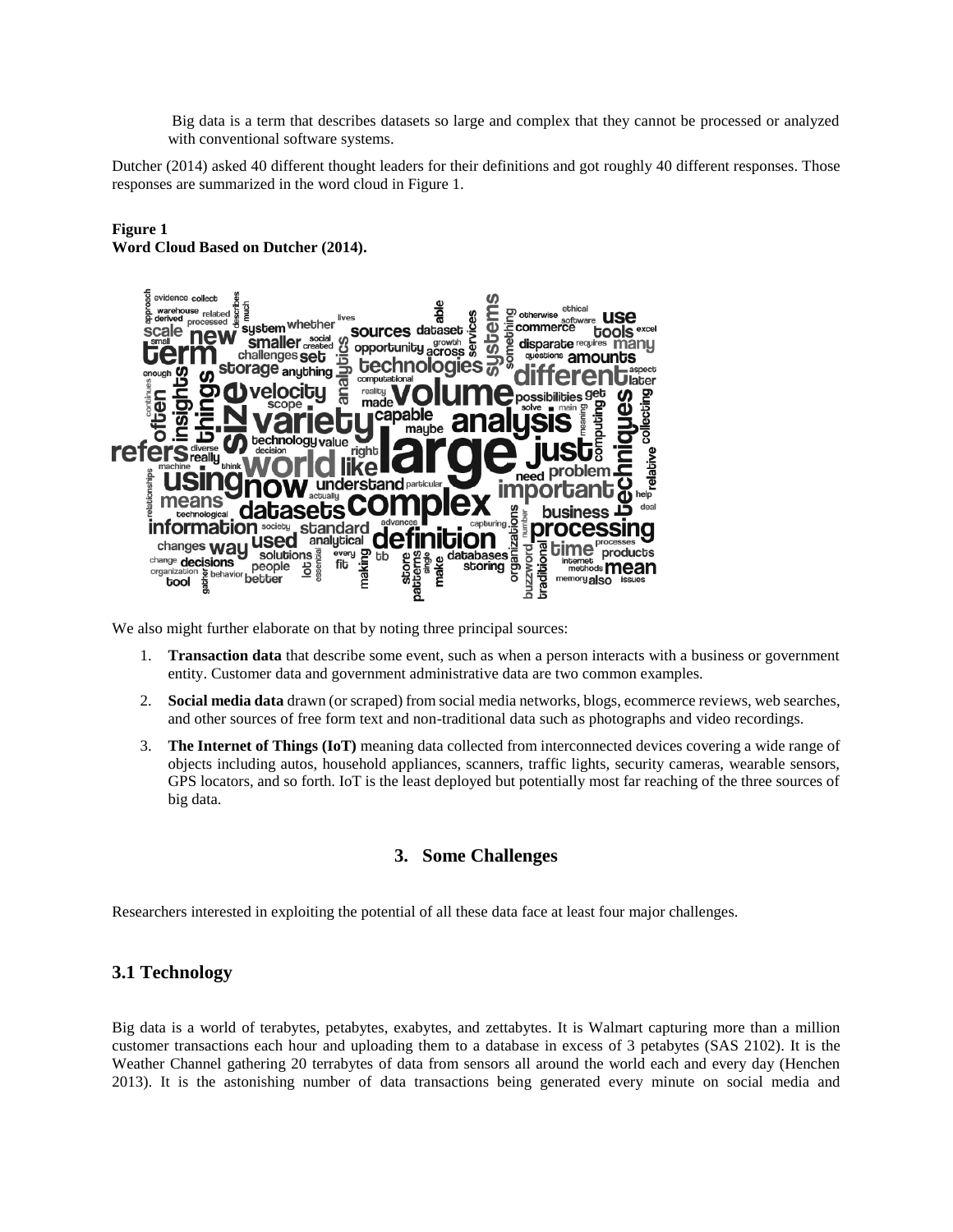interconnected smart devices such as scanners and wearable technologies. By comparison, market, opinion, and social researchers still mostly work in a world of gigabytes. We simply are not accustomed to working at big data's scale.

Taking big data seriously also requires a significant investment in people as well as technology. There is more to big data than hiring a data scientist. The AAPOR Report On Big Data (2015) has a useful summary of the skills and technology needed to do big data. While the report does not put a price tag on the investment, it likely is well beyond what all but the very largest research organizations can afford.

### **3.2 Data Quality**

Researchers working in big data often are quick to point out that the quality of the data is not what we are accustomed to. More often than not the data were collected for some purpose other than research and the attention paid to the accuracy of individual items, their overall completeness, their consistency over time, their full documentation, and even their meaning pose serious challenges to their reuse. Readers familiar with the Total Survey Error model (TSE) as described by Groves (1989) will recognize that big data is vulnerable to all of the same deficiencies as surveys gaps in coverage, missing data, poor measurement, etc. The key difference is that survey researchers, at least in theory, design and control the data making process in a way that users of big data do not.

Much of the value of big data lies in the potential to merge multiple data sets together (e.g. customer transaction data with social media data or IoT data). That is an expensive and difficult process (See Figure 2), but it also is a point at which errors are easily introduced. The heart of this merging process is bits of computer code called ETLs (for extract, transform, and load) that specify what data are extracted from the source databases, how they are edited and transformed for consistency, and then merged to the output database, typically some type of data warehouse.

#### **Figure 2 Simplified view of Data Linkage**



Take a moment and consider the difficulty of specifying all of those rules. If you have ever written editing specs for a survey dataset then you have some inkling of the difficulty. Now consider that in a data merge from multiple sources you can have the same variable with different coding; the same variable name used to measure different things; differing rules for determining when a item is legitimately missing and when it is not; detailed rules for matching a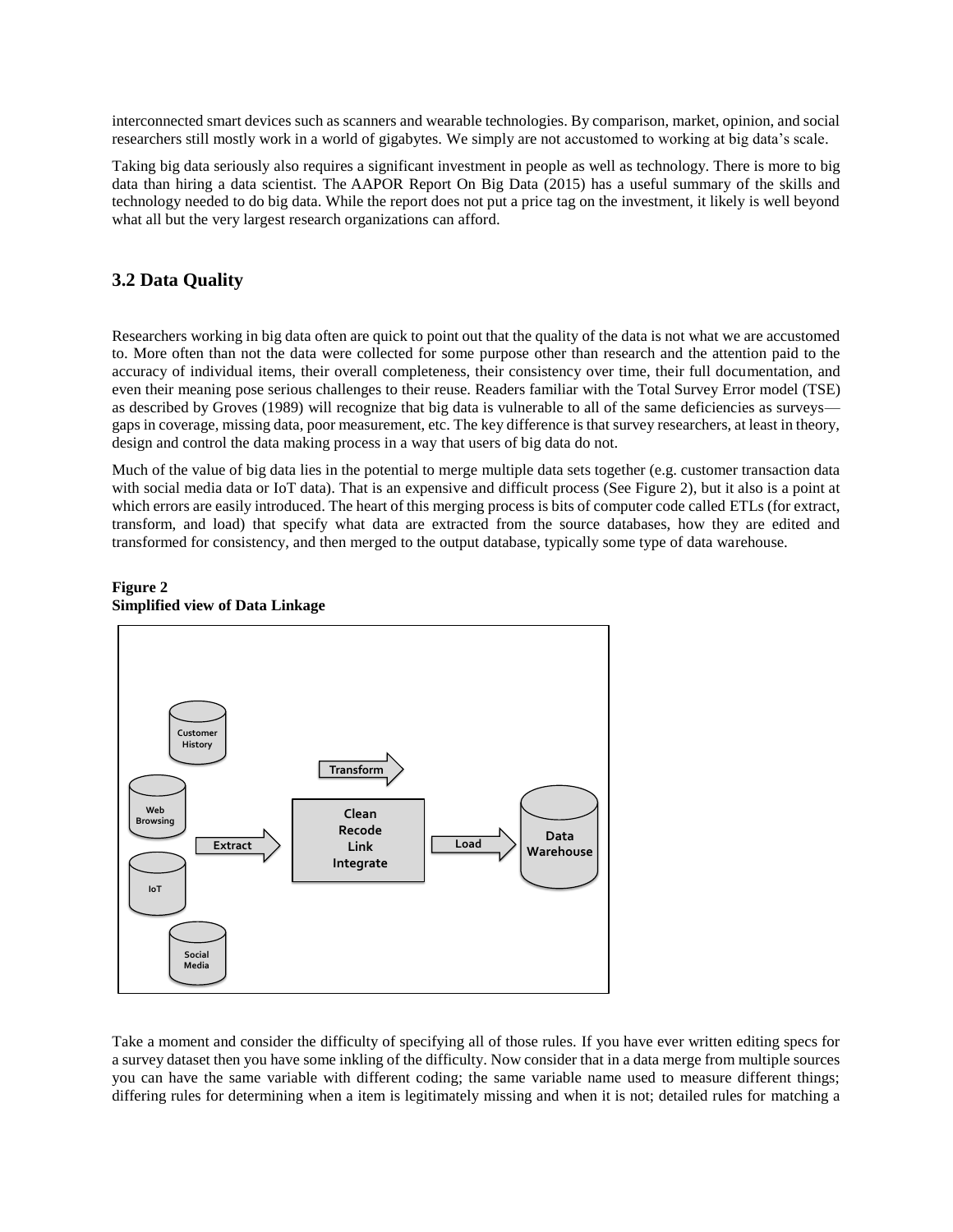record from one data source with a record from another; different entities (customers, products, stores, GPS coordinates, tweets) that need to resolved; and so on. This is difficult, tedious, unglamorous, and error-prone work. Get it wrong, and you have a mess.

### **3.3 Analytics**

And then there is the issue of tools. Most of the software survey researchers routinely use grinds to a halt with big data. It's just not built to process files at the petabyte scale. There is a whole suite of tools, virtually all of which relay on massive parallel processing, that are well beyond what most of us are even thinking about.

Market, opinion, and social researchers—including those working in official statistics--are doing some interesting and worthwhile things with what is probably more accurately described as "secondary data." It is legitimate to ask whether this is really big data. And even if it is, most still have not grasped the importance of the analytic shift required to really exploit big data's potential.

Consider Chris Anderson's famous 2008 *Wired* editorial, "The end of theory: The data deluge makes the scientific method obsolete."

"Faced with massive data, this approach to science — hypothesize, model, test — is becoming obsolete. . . Petabytes allow us to say: 'Correlation is enough.' We can stop looking for models. We can analyze the data without hypotheses about what it might show. We can throw the numbers into the biggest computing clusters the world has ever seen and let statistical algorithms find patterns where science cannot."

This is a fair statement of the data science perspective and its faith in machine learning--the use of algorithms capable of finding patterns in data unguided by a set of analytic assumptions about the relationship among data items. To paraphrase Vasant Dhar (2013), we are used to asking the question, "Do these data fit this model?" The data scientist asks the question, "What model fits these data?"

The research design and analytic approaches that are at the core of survey researchers were developed at a time when data were scarce and expensive, when the analytic tools at our disposal were weak and under powered. The combination of big data and rapidly expanding computing technology has changed that calculus.

This may sound heretical to many of us in the social sciences. But there also is a longstanding argument within the statistical profession about the value of these algorithmic analysis methods. For example, in 2001 the distinguished statistician Leo Breiman described two cultures within the statistical profession.

"One assumes that the data are generated by a given stochastic data model. The other uses algorithmic models and treats the data mechanism as unknown. . .If our goal as a field is to use data to solve problems, then we need to move away from exclusive dependence on data models and adopt a more diverse set of tools."

One can find similar arguments from statisticians going back to the 1960s (See, for example, Tukey 1962).

There are dangers, of course, and arguments about correlation versus causality (and endogeneity) are to be taken seriously. There is even a website [\(http://www.tylervigen.com/spurious-correlations\)](http://www.tylervigen.com/spurious-correlations) devoted to some of the more entertaining but completely wrong conclusions one can reach from correlations run amok. But any serious data scientist will be quick to note that doing this kind of analysis requires more than good math skills, massive computing power, and a library of machine learning algorithms. Domain knowledge and critical judgment are essential. Or, as Nate Silver (2012) reminds us, "Data-driven predictions can succeed—and they can fail. It is when we deny our role in the process that the odds of failure rise"

#### **3.4 Ethics**

Two of the most important pillars of the ethical foundation of market, opinion, and social research are consent and confidentiality. Consent means that prospective research participants are provided with a description of the purpose of the research and how their data will be used. Confidentiality means that the researcher will provide the level of data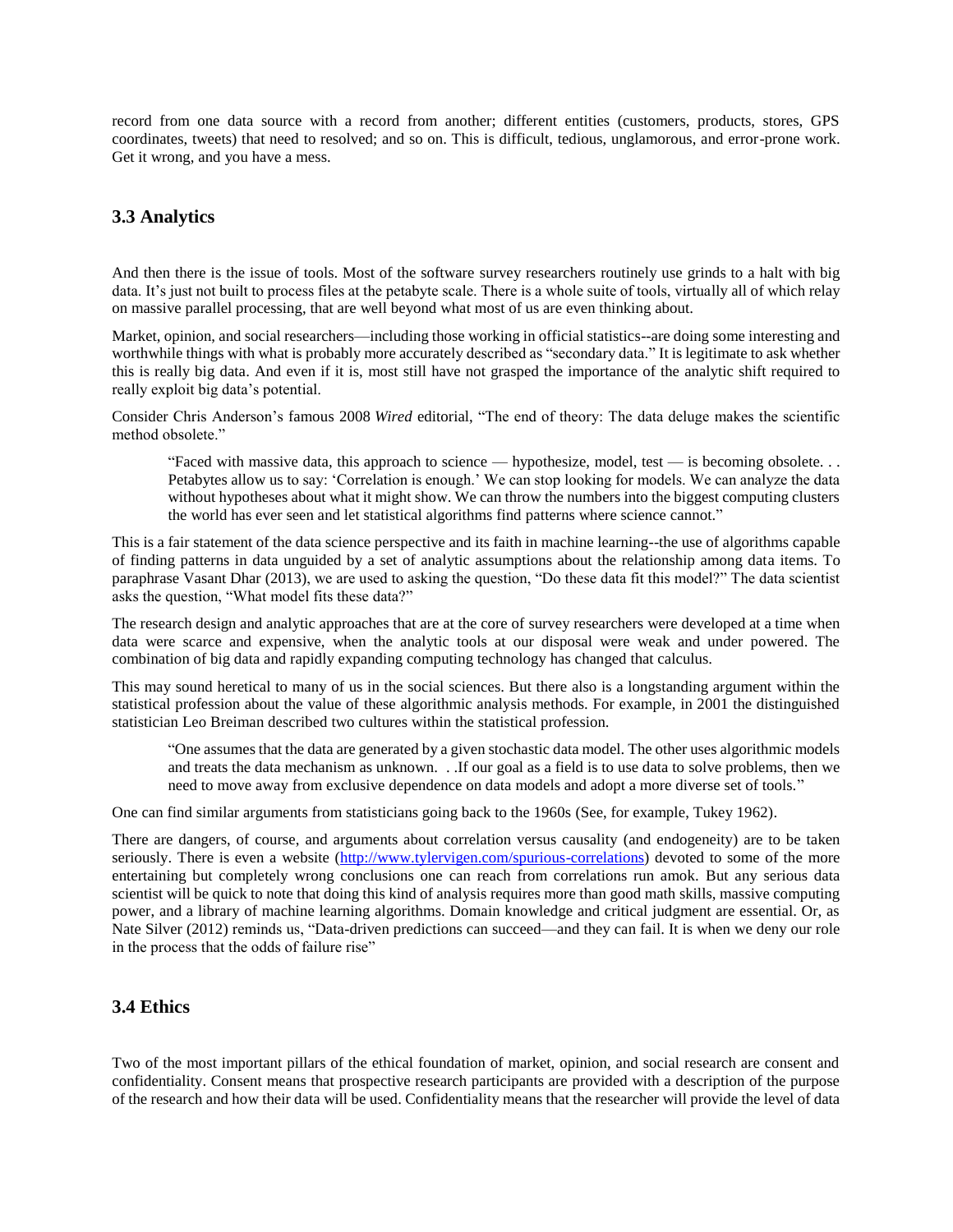protection needed to ensure that the identity of an individual participant is never disclosed to any party without the explicit consent of that participant, and that any data released for analysis will be anonymized.

The evolving world of big data is problematic on both fronts. When we reuse data collected for some other purpose we have an obligation to determine whether our planned use of the data is consistent with the terms under which individuals agreed to provide them. Further, recent research has demonstrated that the amount of data now available on individuals and the processing power to combine and analyze it has rendered traditional approaches to anonymizing obsolete (See, for example, Sweeny 2013; de Montjoye et al. 2015). For further discussion see Lane et al (2014), AAPOR Report on Big Data (2015).

### **4. Big Data and the Future of Surveys**

Market researchers, in particular, spend a great deal of time these days thinking about and forecasting the future of the broader research industry (See, for example, Kaden et al. 2012). There is some consensus forming around three transitions that over time will transform what we do.

First, it is widely believed that we are moving from a world where data are scarce and expensive to one in which they are plentiful and cheap. Put simply, this is the difference between surveys (expensive) and the world created by the embedding of technology in all aspects of our daily lives.

Second, research will focus less on gathering data by asking questions and more on observation and listening. The increasing and widespread acceptance of principles of cognitive psychology such as dual process theory (Kahneman 2011) has lead many to argue that behavior is a more reliable predictor of the choices people make than asking about attitudes and intentions as is typically done in surveys.

Third, as the data sources available for studying a topic multiply, researchers will emphasize synthesis of data from multiple sources and methods over analysis of a single dataset.

In this world, surveys become just one of many ways to do research. When Joan Lewis, Consumer and Market Knowledge Officer at Proctor and Gamble was asked whether social media would replace surveys she responded, "We need to be methodology agnostic." (Neff 2011) By that she meant that there are multiple methods and data sources that might be used to study a problem. We already see this playing out in official statistics as national institutes around the world migrate away from censuses based on classic survey data collection techniques to the use of administrative data.

The long-term viability of surveys may well rest on their designed character, their ability to target a specific population, to specify the data of interest, and to design a collection process that minimizes error. There is an element of taking what you can get with big data and issues of coverage, meaning, and accuracy are a constant concern. The future of big data, and perhaps that of the survey profession, rests on how well we solve these problems.

For now, the most prevalent view seems to be one that stresses the complementarity of big data and surveys (Forsyth and Boucher 2015; Macer 2015). As comforting as that may be, it does not free us from the responsibility to broaden our understanding of data sources and methods beyond surveys. To draw on Couper's (2013) analogy, surveys are like screwdrivers with different uses and capabilities. But, they are not the only tools in our kit. There are also hammers, pliers, wrenches, and drills with each designed for a task that screwdrivers cannot do. To do a job right we use them in combination. The challenge to our profession is to learn when and how to use the right tool(s) for the job at hand. That may be a tall order for those of us accustomed to a survey as the always-obvious choice.